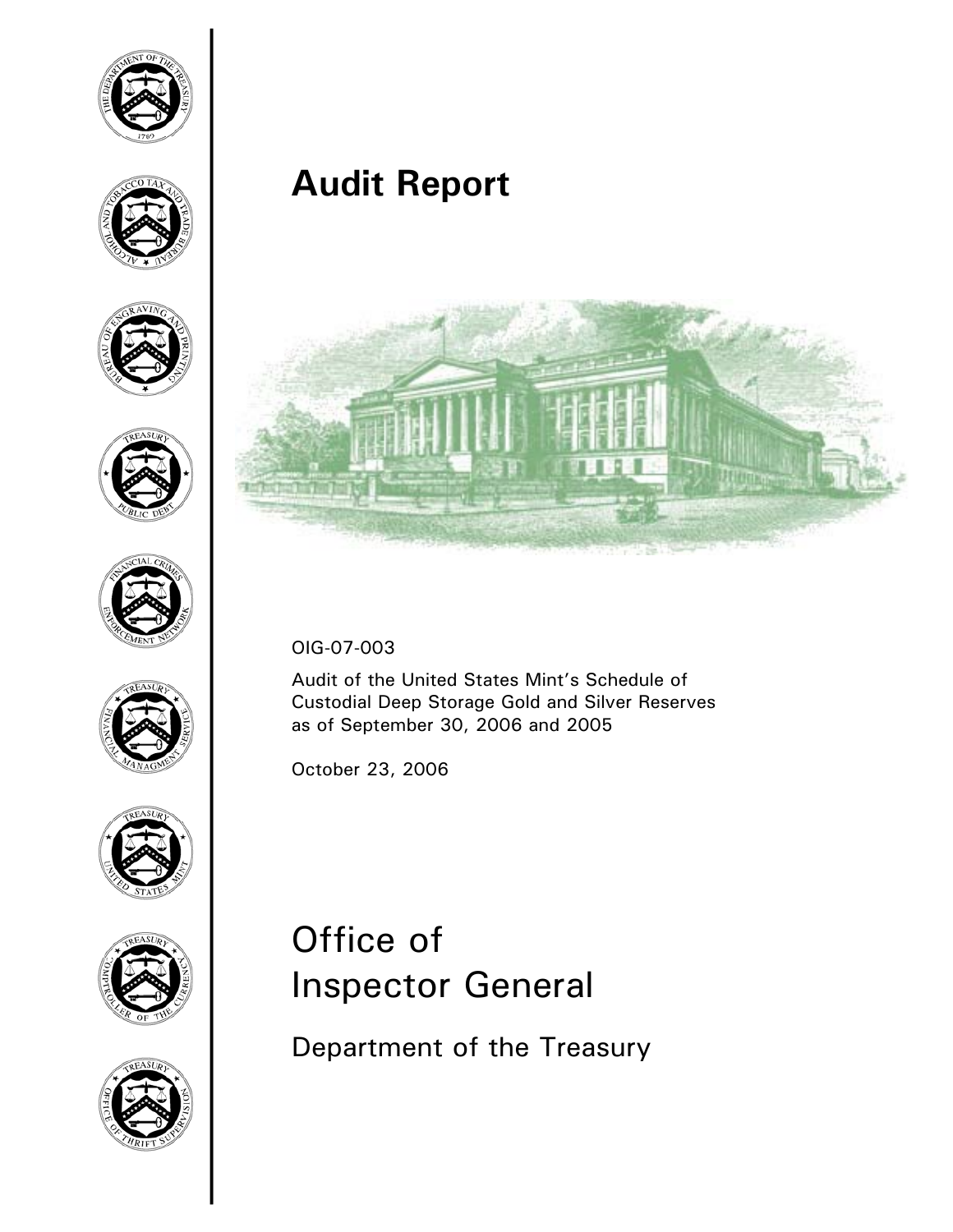

**OFFICE OF INSPECTOR GENERAL**

October 23, 2006

#### **MEMORANDUM FOR EDMUND C. MOY, DIRECTOR UNITED STATES MINT**

**FROM:** Michael Fitzgerald *Michael Chargerell* 

 Acting Deputy Assistant Inspector General for Financial Management and Information Technology Audits

**SUBJECT:** Audit of the United States Mint's Schedule of Custodial Deep Storage Gold and Silver Reserves as of September 30, 2006 and 2005

The attached report presents the results of our audits of the United States Mint's (Mint) Schedule of Custodial Deep Storage Gold and Silver Reserves (Custodial Schedule) as of September 30, 2006 and 2005. The Custodial Schedule is the responsibility of the Mint. We conducted our audits in accordance with *Government Auditing Standards*, issued by the Comptroller General of the United States.

We rendered an unqualified opinion on the Custodial Schedule as of September 30, 2006 and 2005. In addition, our report contains no reportable conditions related to internal control, and no instances of noncompliance with laws and regulations that could have a direct and material effect on the Custodial Schedule.

The results of our audits will be used by KPMG LLP, an independent public accountant, who is performing the audits of the Mint's Fiscal Year 2006 and 2005 financial statements. In addition, copies of our report are being provided to the Secretary of the Treasury, the Treasurer of the United States, and the Department of the Treasury's Chief Financial Officer.

Our report has been reviewed by your staff. Based on mutual agreement, we are issuing this report as final. Should you have any questions, please contact me at (202) 927-5789. We appreciate the cooperation and courtesy extended to our staff.

Attachment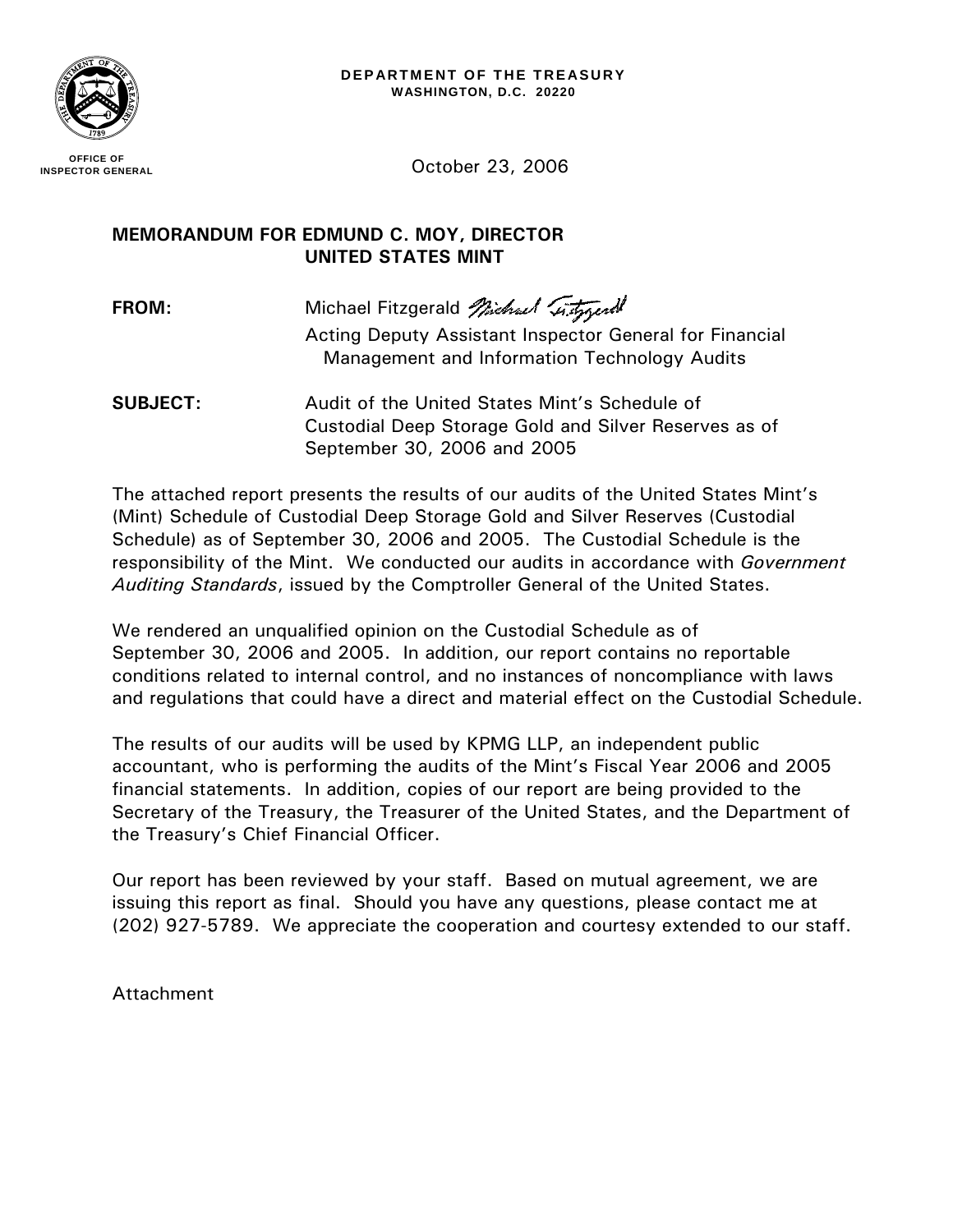## **Contents**

#### **TRANSMITTAL MEMORANDUM**

#### **SECTION I - REPORT OF THE OFFICE OF INSPECTOR GENERAL**

| <b>Appendices</b> |  |  |  |  |
|-------------------|--|--|--|--|
|                   |  |  |  |  |
|                   |  |  |  |  |

#### **SECTION II - UNITED STATES MINT'S SCHEDULE OF CUSTODIAL DEEP STORAGE GOLD AND SILVER RESERVES AS OF SEPTEMBER 30, 2006 AND 2005**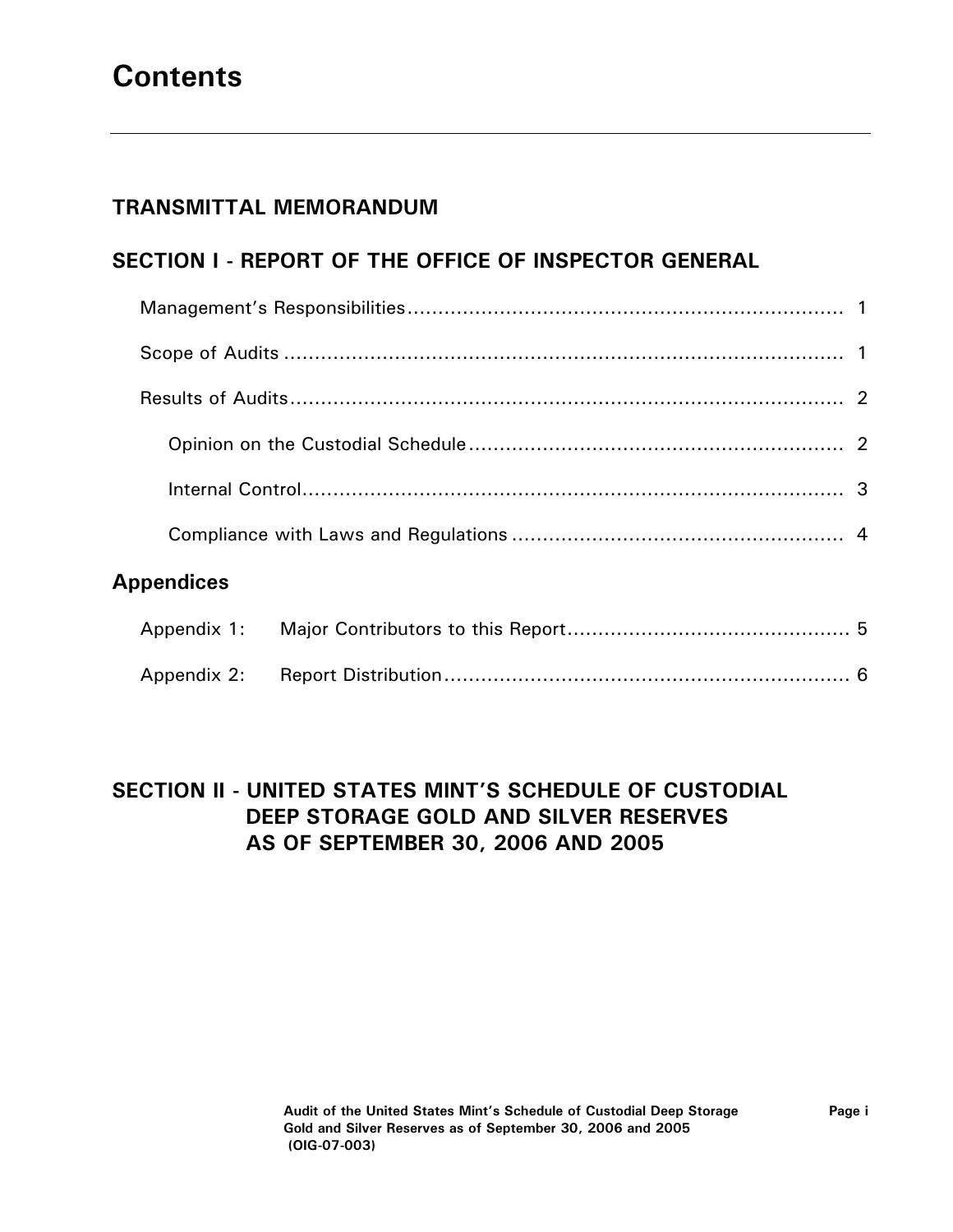**SECTION I -** 

**REPORT OF THE OFFICE OF INSPECTOR GENERAL**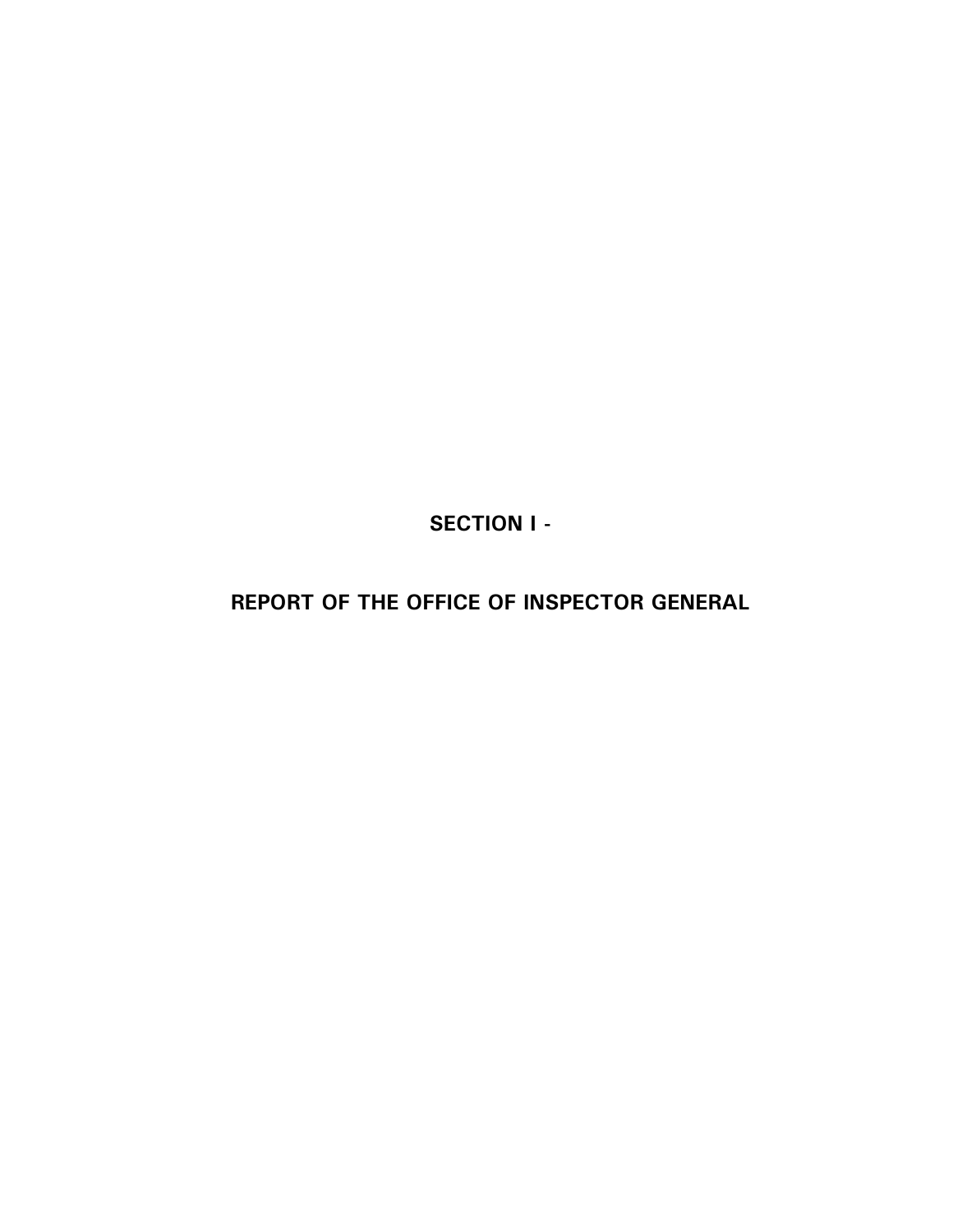# OIG **Report of the Office of Inspector General**

*The Department of the Treasury Office of Inspector General* 

To the Director of the United States Mint:

We have audited the accompanying Schedule of Custodial Deep Storage Gold and Silver Reserves (Custodial Schedule) of the United States Mint (Mint) as of September 30, 2006 and 2005. This report presents our unqualified opinion on this Custodial Schedule. Our audit disclosed no material weaknesses and no instances of reportable noncompliance with laws and regulations.

#### **Management's Responsibilities**

Management is responsible for: (1) preparing the Custodial Schedule in conformity with accounting principles generally accepted in the United States of America; (2) establishing and maintaining internal control; and (3) complying with laws and regulations applicable to the Mint's custodial responsibilities for the Deep Storage Gold and Silver Reserves.

### **Scope of Audits**

We conducted our audits in accordance with *Government Auditing Standards*, issued by the Comptroller General of the United States. Those standards require that we plan and perform the audits to obtain reasonable assurance about whether the Custodial Schedule is free of material misstatement. An audit includes examining, on a test basis, evidence supporting the amounts and disclosures in the Custodial Schedule. An audit also includes assessing the accounting principles used and significant estimates made by

**Audit of the United States Mint's Schedule of Custodial Deep Storage Gold and Silver Reserves as of September 30, 2006 and 2005 (OIG-07-003)**  Page 1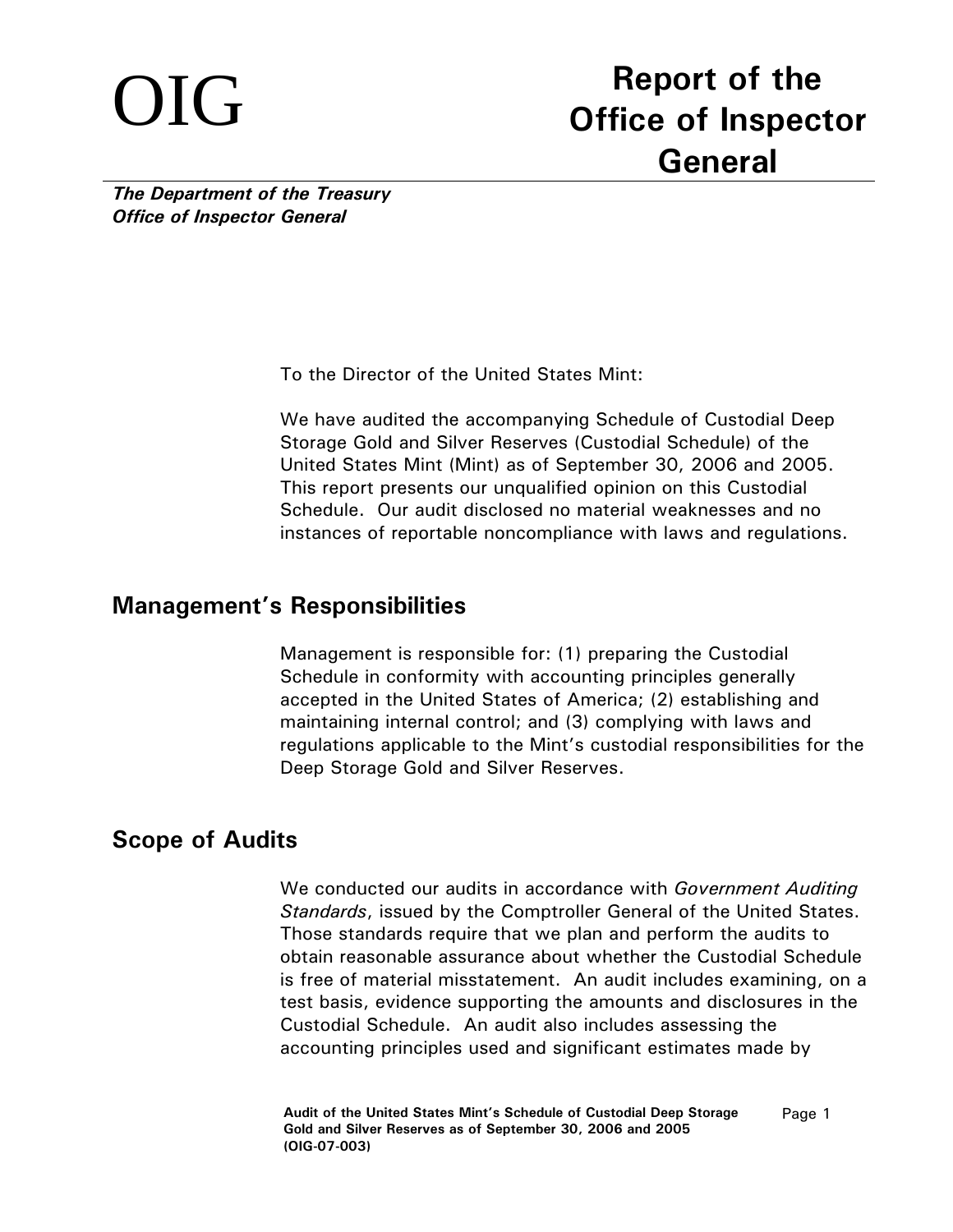management, as well as evaluating the overall Custodial Schedule presentation. Our responsibility is to express an opinion on the Custodial Schedule based on our audits. We believe that our audits provide a reasonable basis for our opinion and our conclusions on internal control and compliance with laws and regulations.

In planning and conducting our audit of the Mint's Custodial Schedule, we considered internal control over financial reporting. Specifically, we obtained an understanding of the design of the Mint's internal control related to the Custodial Schedule, determined whether these internal controls had been placed in operation, assessed control risk, and performed tests of controls in order to determine our auditing procedures for the purpose of expressing our opinion on the Custodial Schedule and not to provide assurance on the internal control over financial reporting. Consequently, we do not provide an opinion on such control.

As part of obtaining reasonable assurance about whether the Custodial Schedule is free of material misstatement, we performed tests of the Mint's compliance with certain provisions of laws and regulations, noncompliance with which could have a direct and material effect on the determination of Custodial Schedule amounts. We limited our tests of compliance to these provisions and we did not test compliance with all laws and regulations applicable to the Mint. We caution that noncompliance may occur and not be detected by these tests and that testing may not be sufficient for other purposes. Providing an opinion on compliance with laws and regulations was not an objective of our audit and, accordingly, we do not express such an opinion.

#### **Results of Audits**

#### **Opinion on the Custodial Schedule**

In our opinion, the accompanying Custodial Schedule presents fairly, in all material respects, the balance of the United States'

**Audit of the United States Mint's Schedule of Custodial Deep Storage Gold and Silver Reserves as of September 30, 2006 and 2005 (OIG-07-003)**  Page 2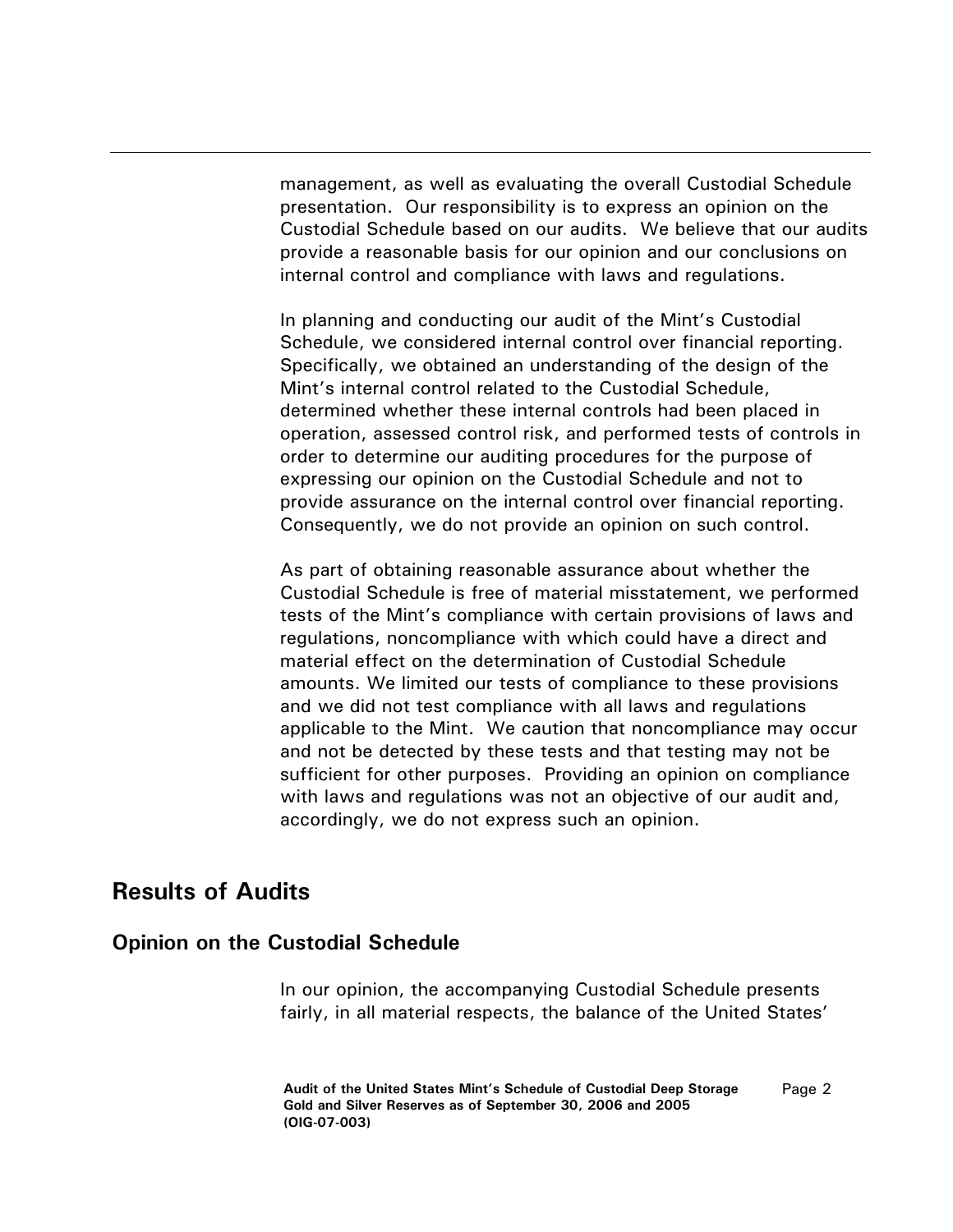Deep Storage Gold and Silver Reserves in the custody of the Mint as of September 30, 2006 and 2005, in conformity with accounting principles generally accepted in the United States of America.

#### **Internal Control**

Internal control is a process, effected by management and other personnel, designed to provide reasonable assurance that the following objectives are met:

- Reliability of financial reporting transactions are properly recorded, processed, and summarized to permit the preparation of the Custodial Schedule in accordance with accounting principles generally accepted in the United States of America, and the safeguarding of assets against loss from unauthorized acquisition, use, or disposition; and
- Compliance with applicable laws and regulations that could have a direct and material effect on the Custodial Schedule.

Because of limitations inherent in any internal control, errors or fraud may occur and not be detected. Also, projection of any evaluation of internal control to future periods is subject to the risk that internal control may become inadequate because of changes in conditions or that the effectiveness of the design and operation of policies and procedures may deteriorate.

Our consideration of internal control over financial reporting would not necessarily disclose all matters in the internal control over financial reporting related to the Custodial Schedule that might be material weaknesses. A material weakness is a reportable condition in which the design or operation of one or more of the internal control components does not reduce to a relatively low level the risk that misstatements caused by error or fraud in amounts that would be material in relation to the Custodial Schedule being audited may occur and not be detected within a timely period by employees in the normal course of performing their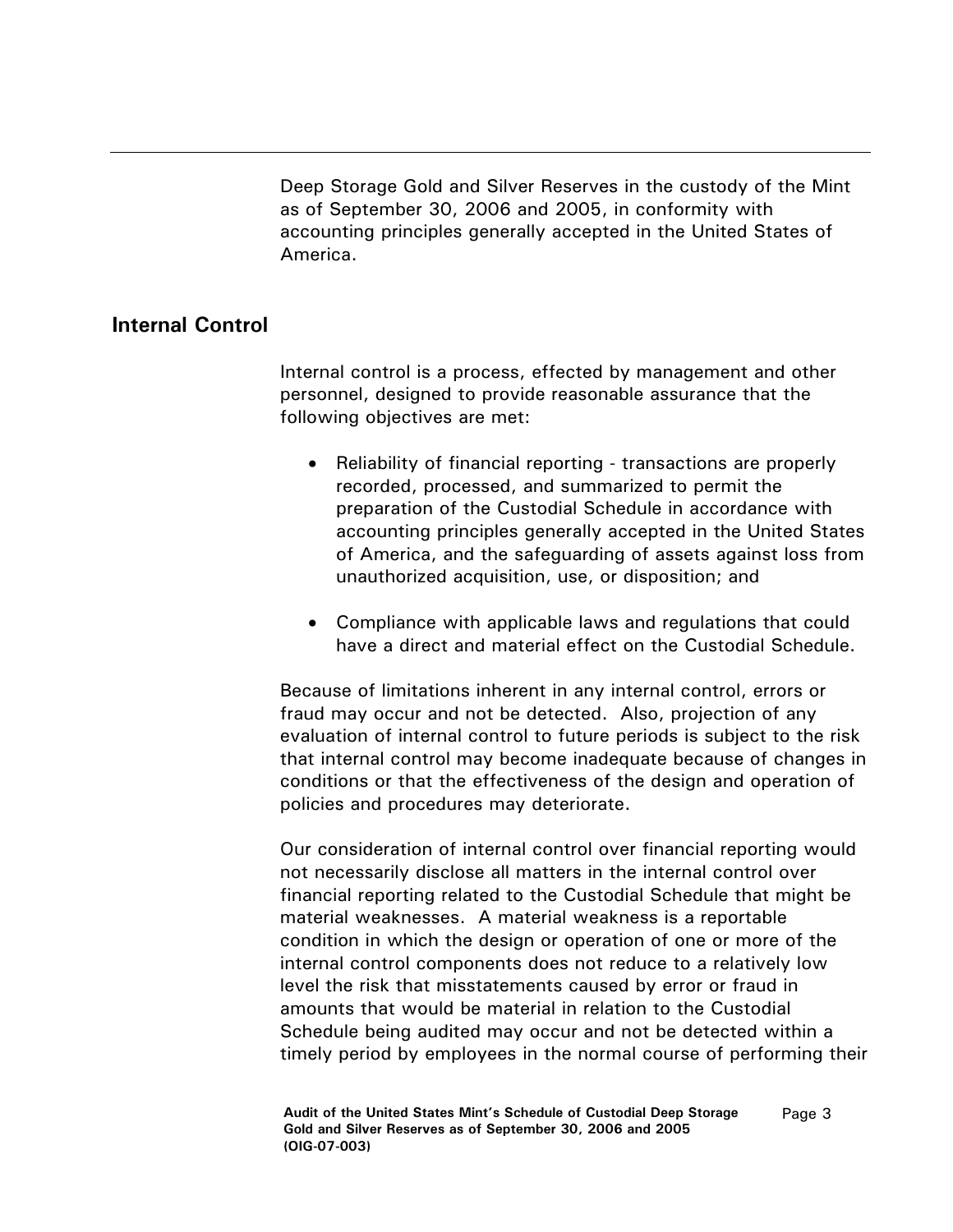assigned functions. However, we noted no matters involving the internal control over financial reporting related to the Custodial Schedule and its operation that we consider to be material weaknesses as defined above.

#### **Compliance with Laws and Regulations**

The results of our tests of compliance with laws and regulations disclosed no instances of noncompliance that are required to be reported under *Government Auditing Standards*.

\* \* \* \* \* \*

We have reviewed our report with the financial management of the Mint. Based on mutual agreement, we are issuing this report as final. Should you or your staff have any questions, you may contact me at (202) 927-5789. We appreciate the cooperation and the courtesy extended to our staff.

This report is intended solely for the information and use of the management of the Mint, the Department of the Treasury, the Office of Management and Budget, Congress, and KPMG LLP, and is not intended to be and should not be used by anyone other than these specified parties. However, this report is available as a matter of public record.

Michael Tritygread

Michael Fitzgerald Acting Deputy Assistant Inspector General for Financial Management and Information Technology Audits October 11, 2006

Page 4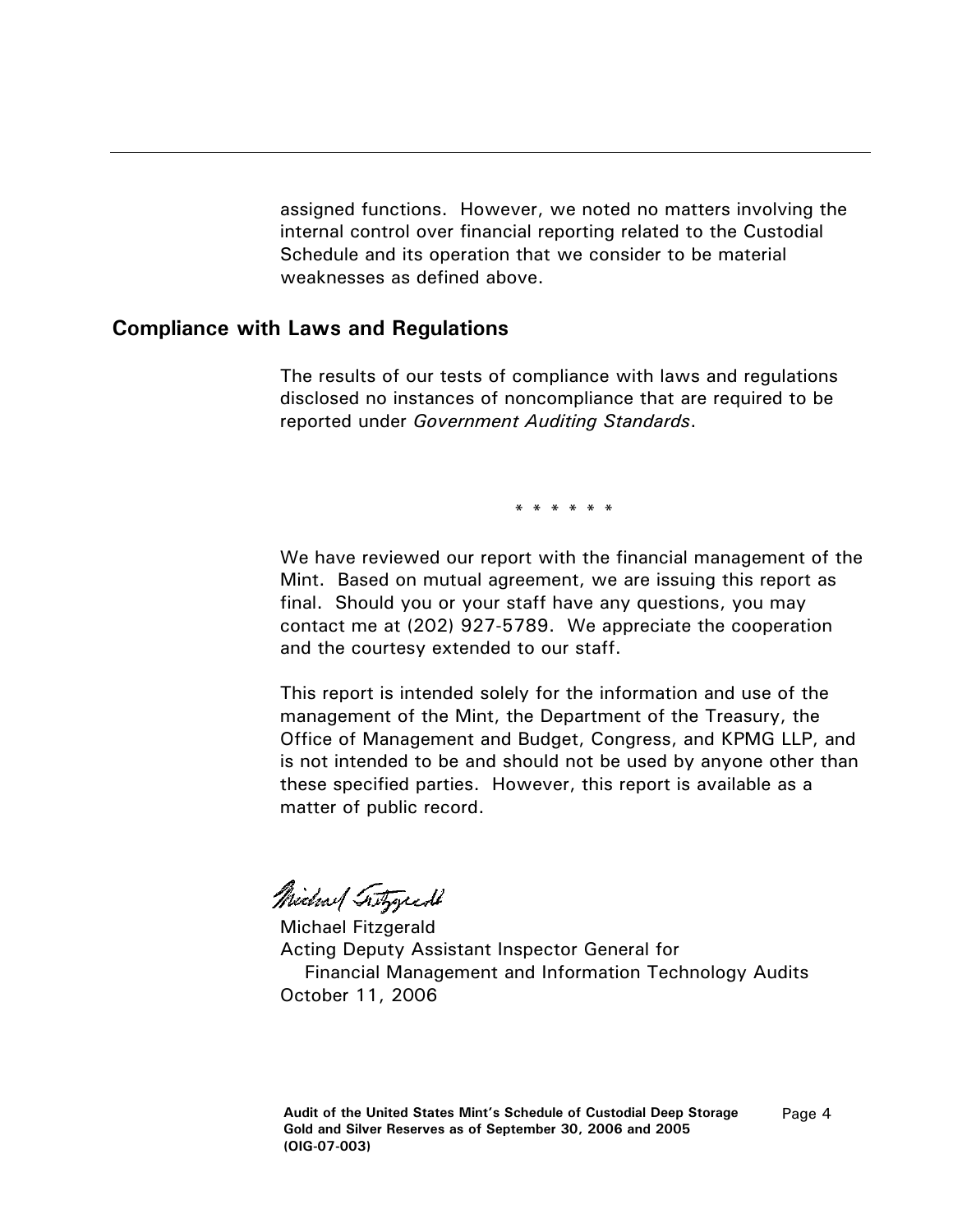#### **Financial Audit Division**

Donna Joseph, Audit Manager Susan Barron, Audit Manager Catherine Yi, Auditor Rafael Cumba, Auditor Susan Sebert, Program Analyst Myung Han, Program Analyst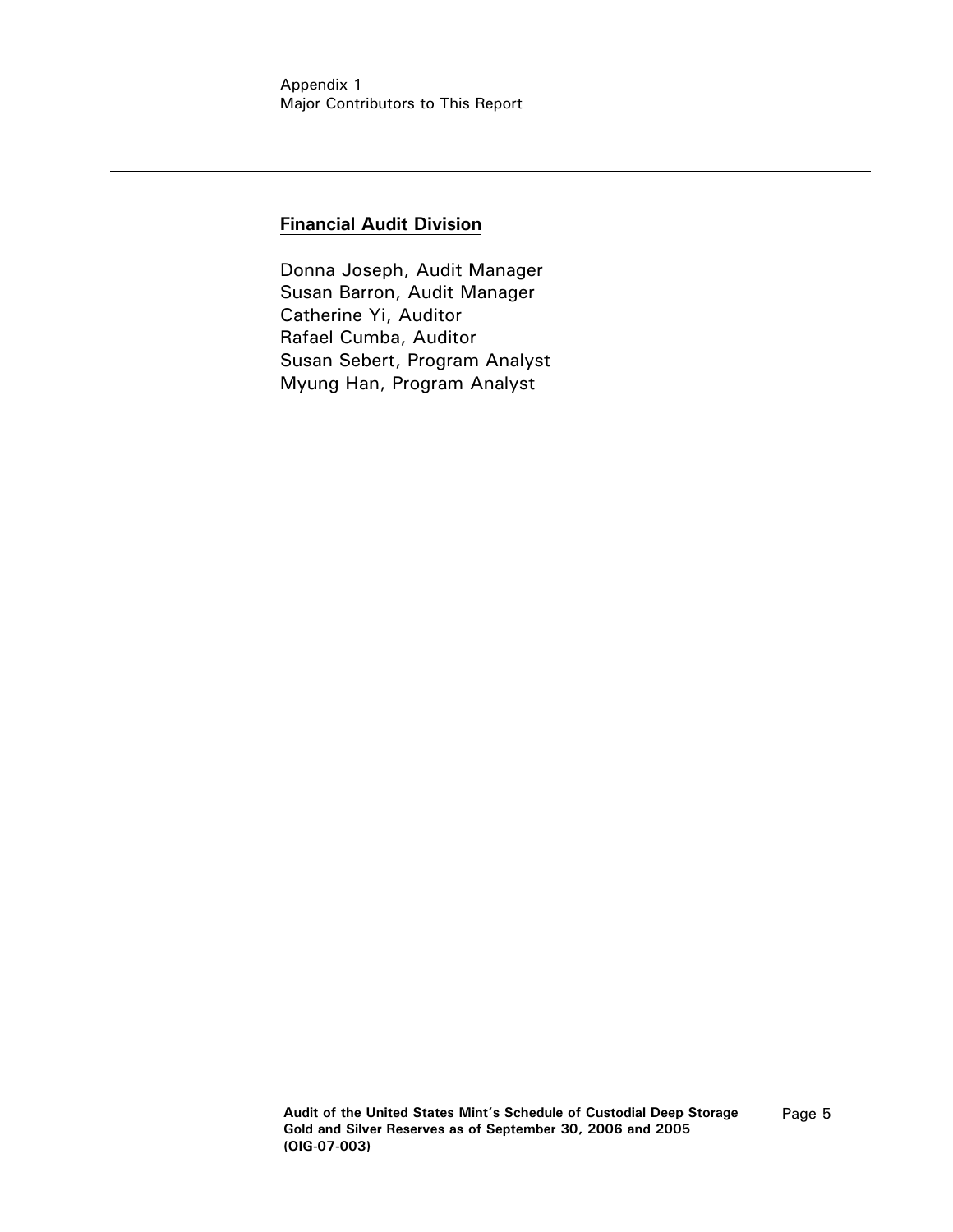Appendix 2 Report Distribution

#### **The Department of the Treasury**

 Secretary of the Treasury Treasurer of the United States Assistant Secretary for Management and Chief Financial Officer Director, Office of Accounting and Internal Control

#### **United States Mint**

 Director Deputy Director Chief Financial Officer

#### **Independent Public Accountant**

KPMG LLP

Page 6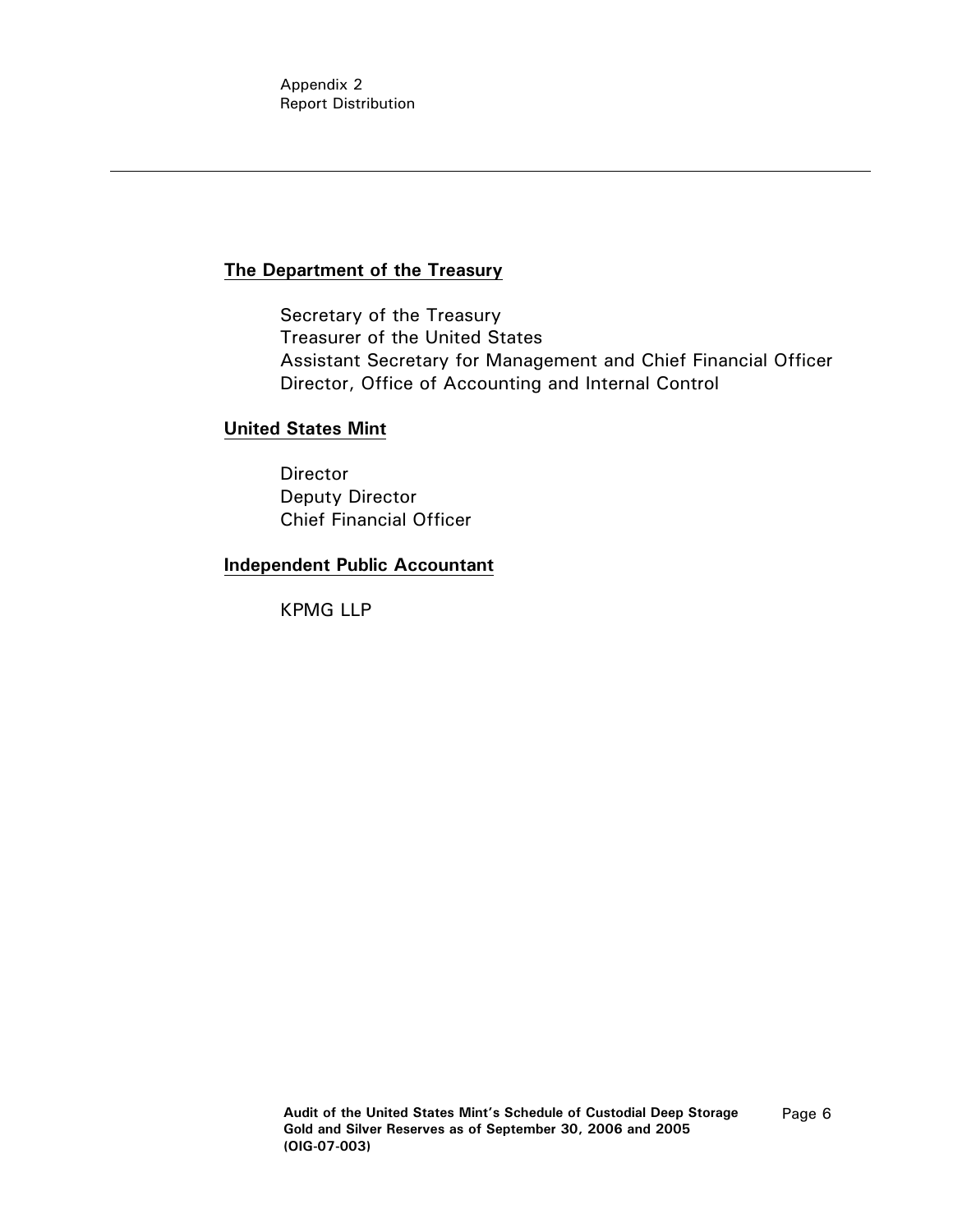**SECTION II -** 

**UNITED STATES MINT'S SCHEDULE OF CUSTODIAL DEEP STORAGE GOLD AND SILVER RESERVES AS OF SEPTEMBER 30, 2006 AND 2005**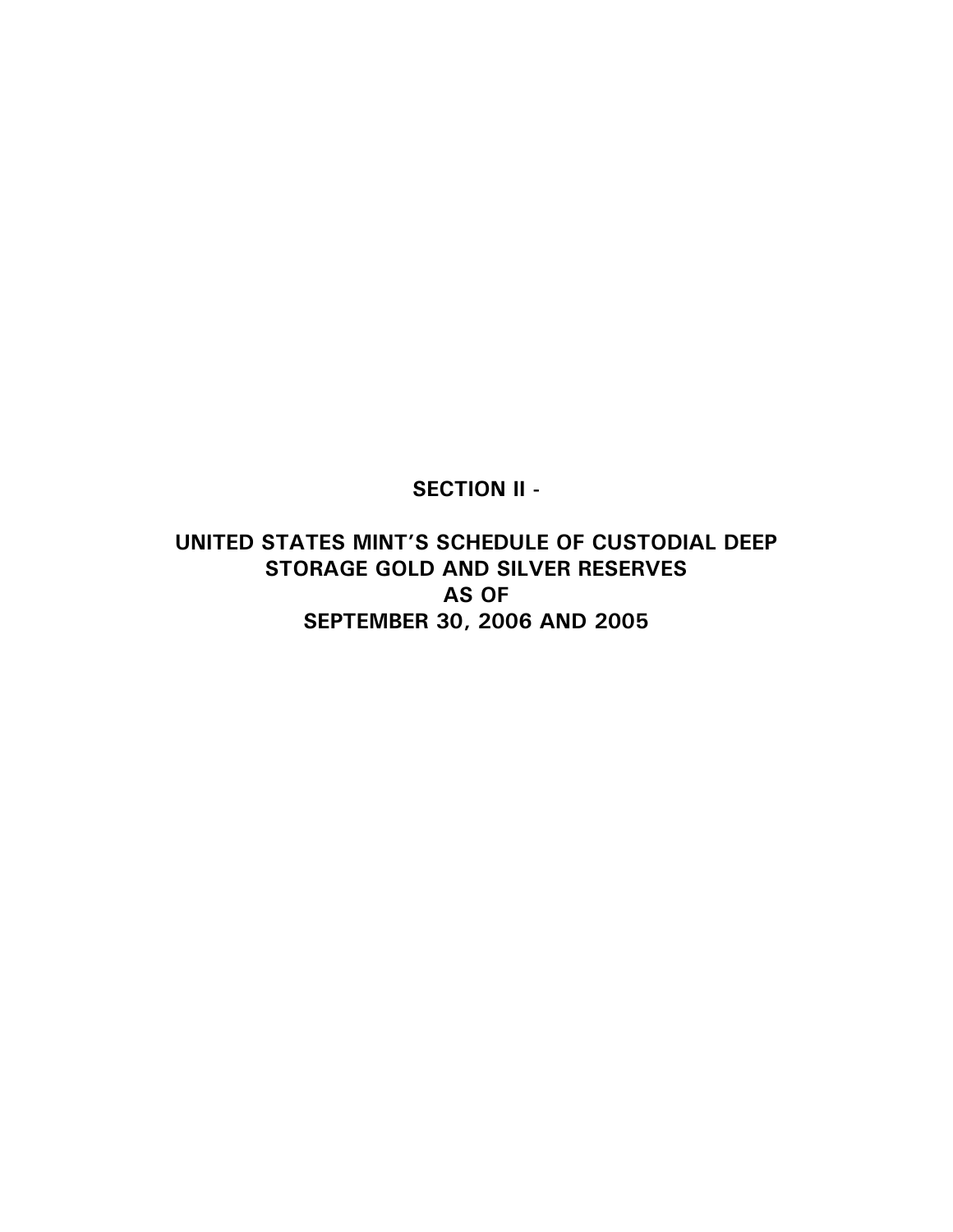#### **DEPARTMENT OF THE TREASURY UNITED STATES MINT SCHEDULE OF CUSTODIAL DEEP STORAGE GOLD AND SILVER RESERVES AS OF SEPTEMBER 30, 2006 AND 2005 (IN THOUSANDS)**

| <b>CUSTODIAL DEEP STORAGE GOLD AND SILVER RESERVES</b>       |              |              |  |
|--------------------------------------------------------------|--------------|--------------|--|
|                                                              | 2006         | 2005         |  |
| Deep storage gold and silver reserves (Note 2)               | \$10,364,687 | \$10,364,687 |  |
| <b>Liability to Treasury (Note 2)</b>                        | \$10,364,687 | \$10,364,687 |  |
| Net deep storage gold and silver reserves custodial position |              |              |  |

**The accompanying notes are an integral part of this Schedule.**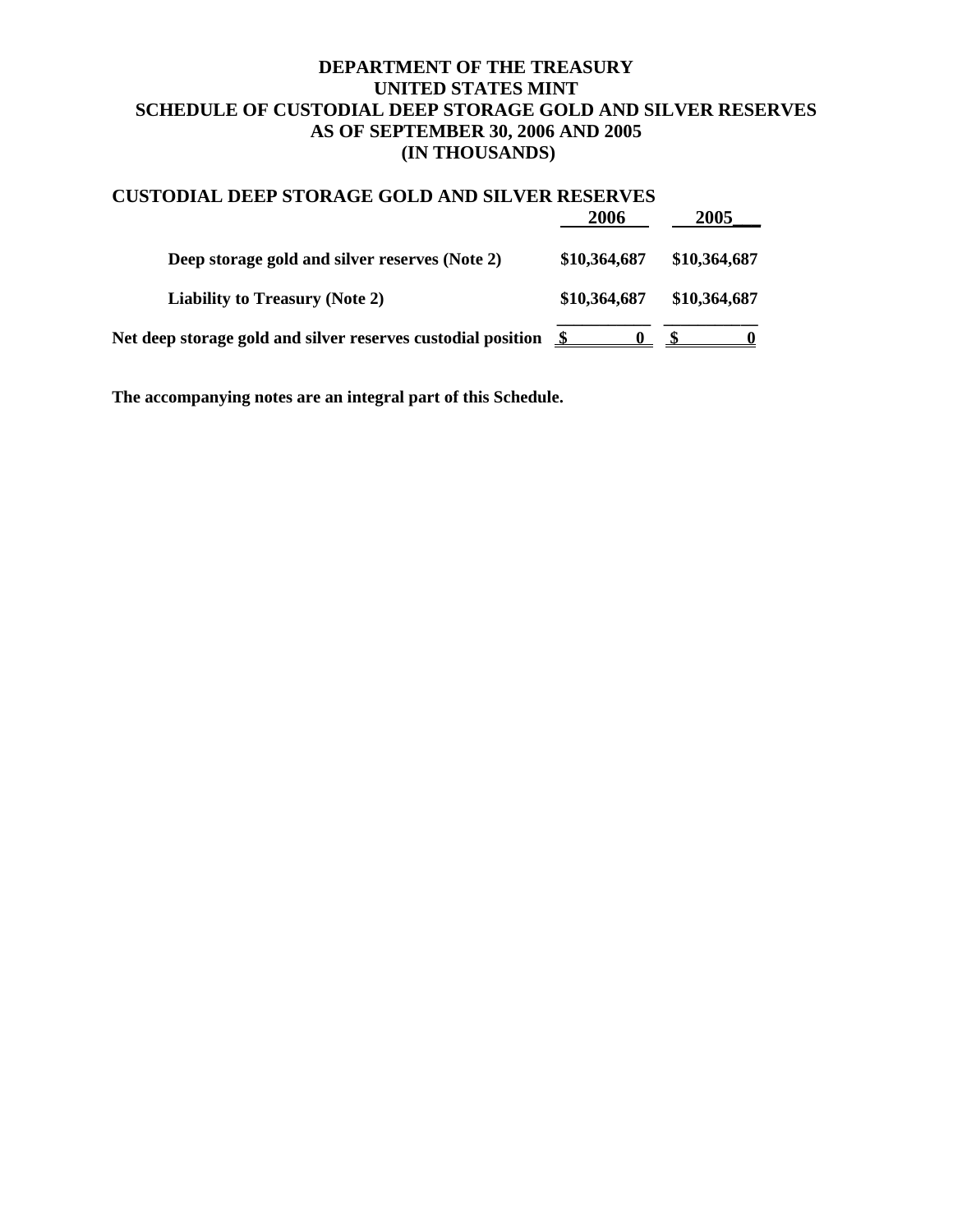#### **DEPARTMENT OF THE TREASURY UNITED STATES MINT NOTES TO THE SCHEDULE OF CUSTODIAL DEEP STORAGE GOLD AND SILVER RESERVES AS OF SEPTEMBER 30, 2006 AND 2005**

#### **Note 1. Summary of Significant Accounting Policies**

#### **A. Reporting Entity**

The United States Mint, established in 1792, is an integral part of the Department of the Treasury. The mission of the United States Mint is to manufacture coins for general circulation. In addition to manufacturing circulating coins, the United States Mint manufactures numismatic products, including medals, proof coins, uncirculated coins, bullion coins (gold, platinum, and silver), and commemorative coins. These manufacturing operations are reported in the United States Mint's financial statements. The United States Mint is also the custodian of a significant portion of the United States' gold and silver reserves. The United States Mint uses the term custodial to identify gold and silver reserves held for the United States Treasury. The custodial reserves are not assets of the United States Mint, but are assets of the United States Treasury.

The United States Mint's Public Enterprise Fund (PEF) funds all custodial activities, including the protection of the United States' gold and silver reserves.

#### **B. Basis of Presentation**

This Schedule has been prepared to report the deep storage gold and silver reserves custodial position of the United States Mint. The books and records of the United States Mint have served as the source of the information contained herein. This Schedule has been prepared in accordance with accounting principles generally accepted in the United States of America (GAAP) and United States Mint accounting policies.

This Schedule includes all gold and silver classified by the United States Mint as "custodial deep storage reserves" as defined in Note 2. Deep storage is defined as that portion of the U.S. Government-owned gold and silver bullion reserve which the United States Mint secures in sealed vaults. Deep storage gold comprises the vast majority of the reserves and consists primarily of gold bars. This Schedule does not reflect any United States gold and silver reported by the United States Mint as working stock, or any reserve amounts due to be replenished by the PEF, nor does it include Treasury-owned gold held at Federal Reserve Banks (FRB). Upon approval from the Secretary of the Treasury, the PEF may use gold and silver from the custodial deep storage reserves to support its numismatic operations.

#### **Note 2. Deep Storage Gold and Silver Reserves**

The gold and silver reserves reported in this Schedule are exclusive of the gold and silver reserves considered to be working stock in the United States Mint's financial records and of the Treasuryowned gold held by the FRB. The custodial deep storage gold and silver reserves included in this Schedule are primarily in bar form, but may occasionally be in coin or other form. The custodial deep storage reserves also include foreign gold coins that have been held by Treasury for many years.

The deep storage gold and silver reserves are reported in this Schedule at the values stated in 31USC§5116 and 5117 (statutory rates) which are \$42.2222 per fine troy ounce (FTO) of gold and \$1.292929292 per FTO of silver. An offsetting liability is also reported for these assets.